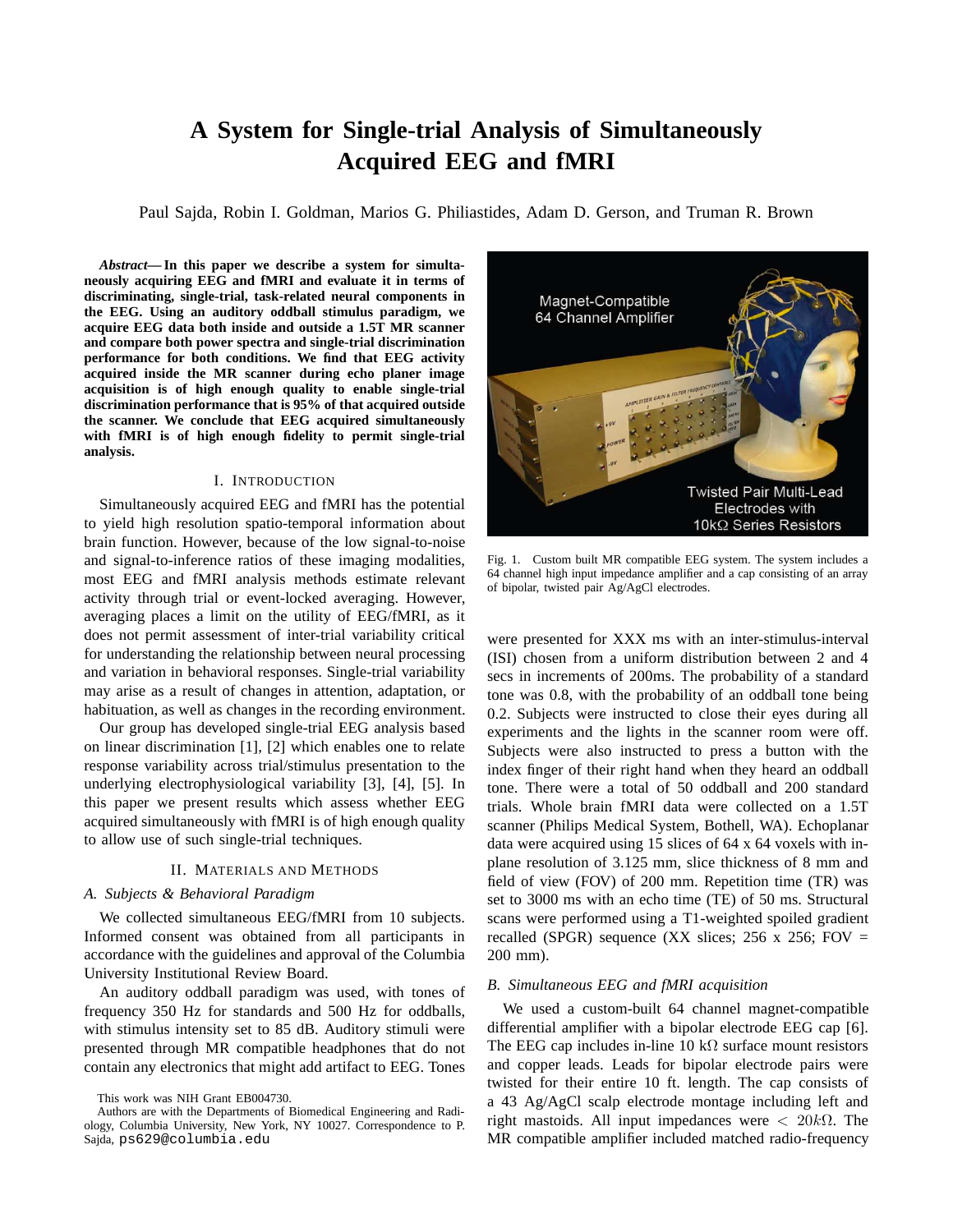(RF) filters, a  $4^{th}$  order Butterworth low-pass filter (125) Hz), with 10k gain for the EEG channels and 2k gain for the electocardiogram (ECG) channels. All channels were sampled at 1kHz. Analog-to-digital conversion of the EEG was synchronized to the MR scanner clock to enable removal of gradient artifacts. EEG sampling was synchronized to the MR imager clock by sending a transistor-transisitor logic (TTL) pulse each repetition time (TR) to a field programmable array (FPGA) card (National Instruments, Austin, TX), programmed to emit a pulse train that resets each TR.

# *C. EEG pre-processing*

A software-based 0.5 Hz high-pass filter was used to remove DC drift. Gradient artifacts were then removed by aligning data to the start of each TR and subtracting the mean across TRs. A ten-point (10 ms) median filter was then applied to eliminate the minimal remaining RF and muscle artifacts. Software based 60 Hz and 120 Hz (harmonic) notch filters are applied to remove line noise artifacts. All filters were designed to be linear-phase to prevent delay distortions.

Ballistocardiogram (BCG) artifacts were then estimated by using principal component analysis (PCA) to find the first two principal components across bipolar EEG channels that have been low-pass filtered at 4 Hz. The sensor weights derived from PCA were applied to the original EEG (not filtered at 4 Hz), and this BCG estimate was projected into each electrode and subtracted from the data. Motor response and stimulus events recorded on separate channels are delayed to match latencies introduced by digital filtering of the EEG.

Figure 2 A & B shows an example EEG data before and after preprocessing. Figure  $2 \mathcal{C} \& D$  shows the power spectrum for a subject with data collected inside (IS) vs. outside (OS) the MR scanner before and after artifact removal. Note the gradient artifacts are removed (peaks at 5Hz and harmonics) and there is significant attenuation of the ballistocardiogram (at approx. 1.5 Hz and harmonics).

#### *D. EEG analysis*

We used single-trial analysis of the EEG to discriminate between the two experimental conditions: presentation of a standard tone versus presentation of an oddball tone. Logistic regression was used to find an optimal projection for discriminating between the two conditions over a specific temporal window [1], [2]. Specifically, we defined a training window starting at a post-stimulus onset time  $\tau$ , with a duration of  $\delta$ , and used logistic regression to estimate a spatial weighting vector  $w_{\tau\delta}$  which maximally discriminates between sensor array signals  $X$  for the two conditions:

$$
\mathbf{y} = \mathbf{w}_{\tau,\delta}^T \mathbf{X} \tag{1}
$$

where  $X$  is an  $N \times T$  matrix (N sensors and T time samples). The result is a "discriminating component" y which is specific to activity correlated with one condition while minimizing activity correlated with both task conditions. We use the term "component" instead of "source" to make it clear that this is a projection of all the activity correlated with the underlying source. For our experiments, the duration of the training window  $(\delta)$  was 50 ms and the window onset time  $(τ)$  was varied across time from 250 - 500 ms. We used the re-weighted least squares algorithm to learn the optimal discriminating spatial weighting vector  $w_{\tau,\delta}$  [7].

The discrimination vector  $w_{\tau,\delta}$  can be seen as the orientation (or direction) in the space of the EEG sensors that maximally discriminates between standard versus oddball tone trials. The time dimension defines the time of a window (relative to the either the stimulus or response) used to compute this discrimination vector. Given a fixed window width (50 ms in this case), sweeping the training window from the onset of auditory tone to the earliest response time represents the evolution of the discrimination vector across time. Within a window, at a fixed time, all samples are treated as independent and identically distributed to train the discriminator. Once the discriminator is trained, it is applied across all time so as to visualize the projection of the trials onto that specific orientation in EEG sensor space. A "discriminating component" is defined as one such discrimination vector, with its activity visualized by projecting the data across all time onto that orientation. We call this visualization a discriminant component map. For instance, for recurring components, one would expect activity trained during one window time to also be present at another time. We find that discrimination performance is better in bipolar space than re–referenced space. Therefore, discrimination is performed with bipolar data and scalp projections are re– referenced to visualize results.

We quantified the performance of the linear discriminator by the area under ROC, referred to as  $A_z$ , with a leave-oneout approach [8]. We used the ROC  $A<sub>z</sub>$  metric to characterize the discrimination performance while sliding our training window from stimulus onset to response time (varying  $\tau$ ). Finally in order to assess the significance of the resultant discriminating component we used a bootstrapping technique to compute an  $A_z$  value leading to a significance level of  $p =$ 0.01. Specifically we computed a significance level for  $A_z$ by performing the leave-one-out test after randomizing the truth labels of our oddball and standard trials. We repeated this randomization process 100 times to produce an  $A_z$ randomization distribution and compute the  $A<sub>z</sub>$  leading to a significance level of  $p = 0.01$ .

## III. RESULTS

In the auditory oddball task inside the scanner, participants correctly responded to  $97.6\% \pm 2.1\%$  of oddball tones and 99.8%  $\pm 0.4$ % of standard tones. Outside the scanner, participants correctly responded to 97.6%  $\pm$  3.4% of oddball tones and  $99.8\% \pm 0.4\%$  of standard tones. Inside the scanner, response times for correctly identified oddball tones ranged from 265–973 ms, mean response time of  $475 \pm 109$ ms (s.e.m. = 57 ms). Outside the scanner, response times for ranged from 266–2294 ms, mean response time of 496  $\pm$  $172 \text{ ms } (s.e.m. = 83 \text{ ms}).$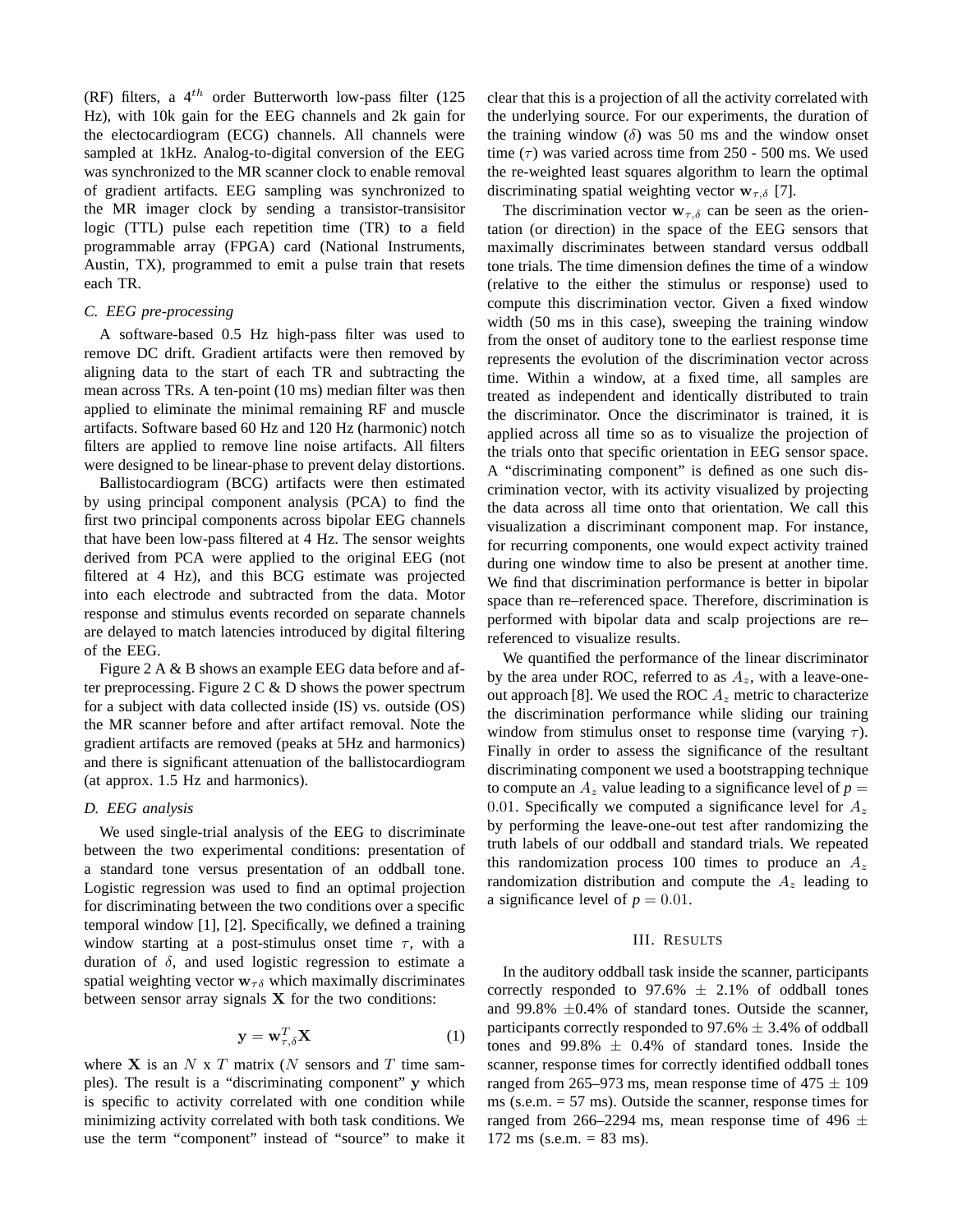

Fig. 2. Artifact removal from EEG acquired in a 1.5T MR Scanner. (A) Unreferenced EEG acquired during fMRI acquisition(echo planar imaging) and (B) same EEG after referencing and artifact removal including removal of ballistocardiogram, gradient artifacts and high frequency and 60Hz noise. (C) Example power spectrum of EEG acquired inside and outside the MR scanner during acquisition. Power spectrum from 0 to 100Hz for (green) EEG acquired in the scanner (black) EEG acquired outside the scanner but before filtering (red) EEG acquired outside the scanner and filtered (blue) EEG acquired inside the scanner with artifact removal and filtering. (D) Same as left but zoomed on frequencies 0-10Hz.

Figure 3 shows results for comparing single-trial discrimination for inside (IS) vs. outside (OS) the MR scanner. Note that the single-trial performance is not significantly degraded inside the scanner and that the average across the 10 subjects is well above the 90%. For this auditory oddball protocol, the 250-500ms interval post stimulus is most relevant, given the P300 activity that is present in trial-averaging. We see both for IS and OS Az values peak during this interval and that fidelity of IS vs OS is maintained at 95%. Note that across all time and all subjects the mean ratio is 94% (10 subjects). During the physiologically relevant interval for this experiment (250-500ms, during the time of the P300) the ratio of inside to outside the scanner Az was 95%.

## IV. DISCUSSION

In this study we describe how EEG acquired simultaneously with fMRI, is of high enough signal quality to permit extraction of single-trial discriminating components. Focus in this paper has been how how a combination of hardware design, signal processing and machine learning can reduce MR induced artifacts in the EEG to the point where there is minimal difference from EEG acquired outside the MR scanner. Our current and future research will use this system to couple trial-to-trial electrophysiological variability with hemodynamic changes in order to provide an accurate picture of spatio-temporal cortical networks, particularly those associated with visual discrimination and perceptual decision making [3], [5].

## **REFERENCES**

- [1] L. Parra, C. Alvino, A. Tang, B. Pearlmutter, N. Young, A. Osman, and P. Sajda, "Linear spatial integration for single-trial detection in encephalography," *Neuroimage*, vol. 17, pp. 223–230, 2002.
- [2] L. Parra, C. Spence, A. Gerson, and P. Sajda, "Recipes for the linear analysis of EEG," *Neuroimage*, vol. 28, no. 2, pp. 326–341, 2005.